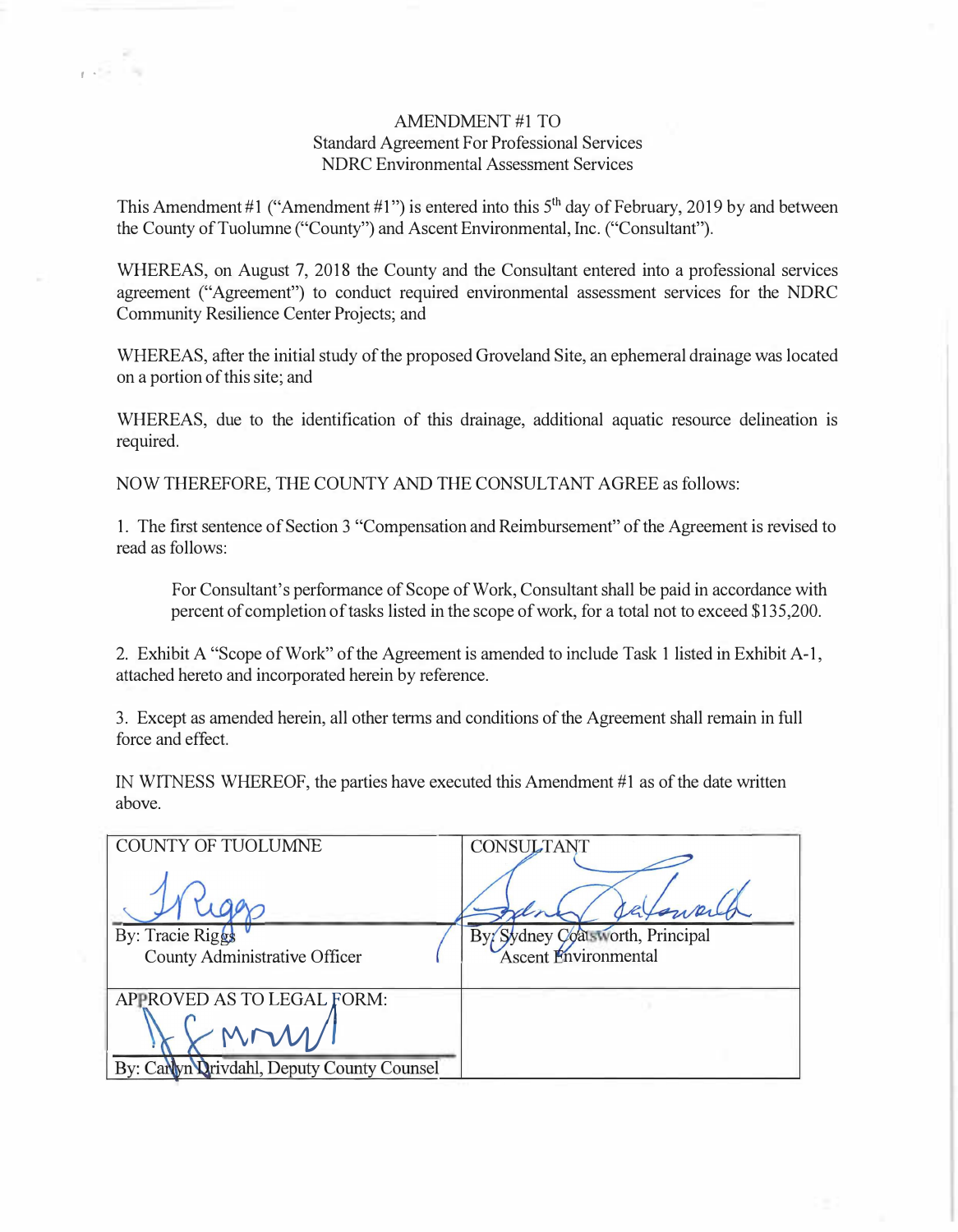# **EXHIBIT A-1**

December 12, 2018

Maureen Frank Deputy County Administrator Tuolumne County 2 South Green Street Sonora, CA 95370 mfrank@co.tuolumne.ca.uis

#### **Subject: Scope of Work for the Groveland Site Aquatic Resources Delineation**

Dear Ms. Frank:

Ascent Environmental, Inc. (Ascent) and Tuolumne County entered into an agreement for professional services dated August 7, 2018 (original contract) for the preparation of environmental documentation for the Tuolumne County Community Resilience Center Project. Based on recent discussions, an aquatic resources delineation is recommended to be conducted at the Groveland Project Site (Task 1). In addition to the completion of a delineation, if avoidance of onsite aquatic features cannot be achieved through project design, Ascent will prepare an aquatic resource delineation report (Task 2) to be submitted to the U.S. Army Corp of Engineers (USACE). Details for each task and associated costs are described below.

### **SCOPE OF WORK**

I; /

### **Task 1: Aquatic Resource Delineation**

Ascent wetland specialists will conduct an aquatic resources delineation in accordance with the USACE Wetlands Delineation Manual (Environmental Laboratory 1987), Regional Supplement to the Corps of Engineers Wetland Delineation Manual: Western Mountains, Valleys, and Coast Region, Version 2.0 (USACE 2010), and the USACE Sacramento District's Minimum Standards for Acceptance of Aquatic Resources Delineation Reports (USACE January 2016). The study area for this delineation will include the entire project site as defined in the Administrative Draft Initial Study/Mitigation Negative Declaration, dated November 16, 2018 and prepared for the Groveland Community Resilience Center. As required under the USACE protocols, soils, vegetation, and hydrologic data will be collected to establish the boundary of wetlands and waters that are potentially subject to federal and state jurisdiction. A set of paired data points will be sampled for all aquatic resources or complex and field data sheets will be completed for each data point. Ascent will prepare a summary memorandum for Tuolumne County, summarizing the findings of the delineation, recommendations for avoidance, and including all completed data sheets and delineation maps.

# **. •' <sup>J</sup> . Task 2: Aquatic Resource Delineation Report (Optional)**

lfit is determined that all identified onsite aquatic features cannot be avoided by project design, Ascent will prepare an aquatic resources delineation report according to USACE standards, which requires the report include an executive summary, introduction, location, methods, existing conditions, and references. Appendices to the report will include the delineation maps, supporting maps, photographs, plant list, wetland delineation datasheets, Ordinary High Water Mark datasheets, signed statement from property owners allowing access, and a completed copy of the Aquatic Resource Excel Spreadsheet using the template from USACE. The report will also include electronic GIS files and metadata used to create the maps.

Upon Tuolumne County approval, the Aquatic Resource Delineation Report will be submitted to USACE for preliminary jurisdictional determination. According to Regulatory Guidance Letter (08-02), an applicant "may elect to use a preliminary Jurisdictional Determination (PJD) to voluntarily waive or set aside questions regarding Clean Water Act jurisdiction over a particular site, usually in the interest of allowing the landowner or other affected party to move ahead expeditiously to obtain USACE permit authorization."

ASCENT